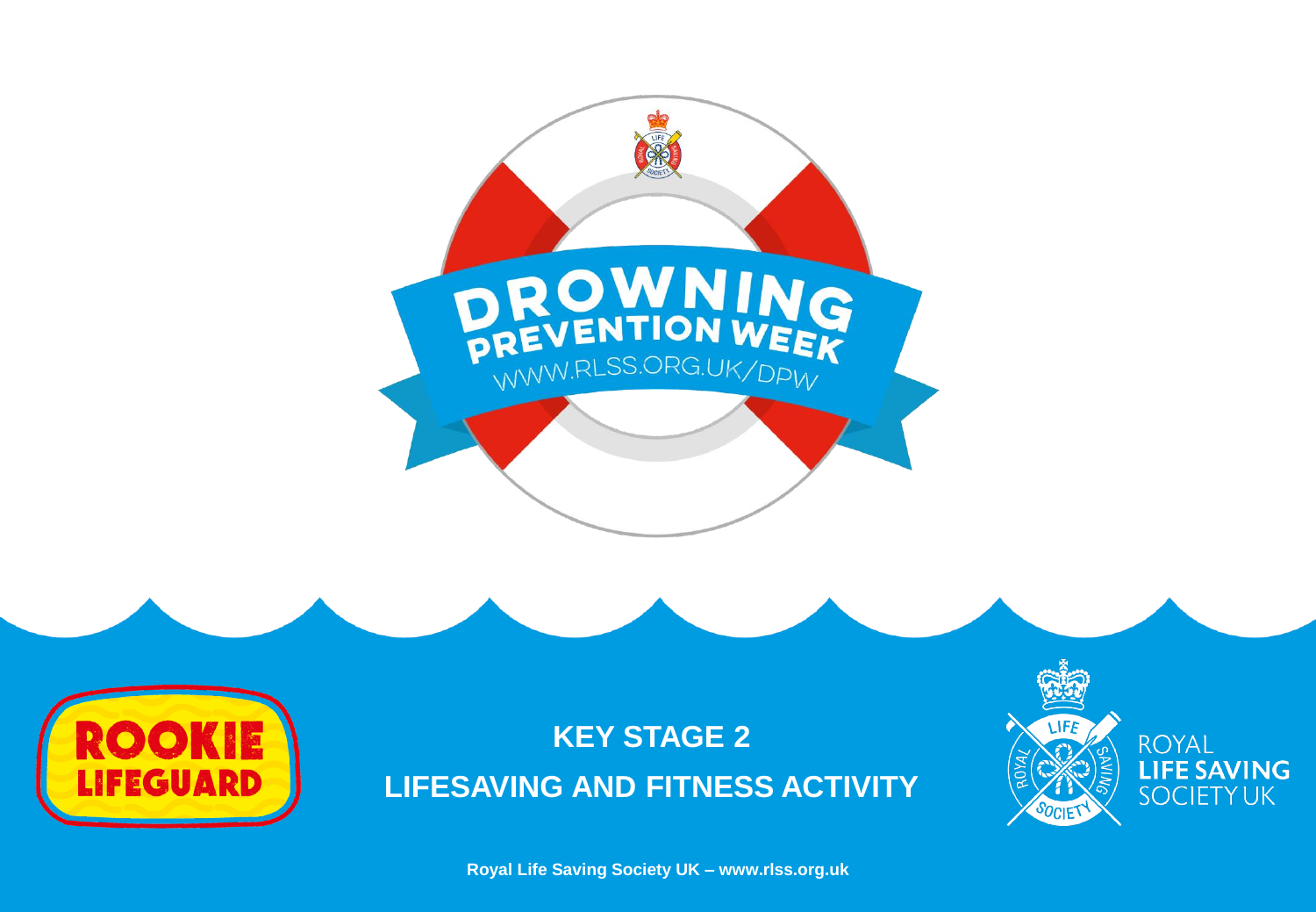| <b>Learning Objectives</b> | 1. To gain an understanding of the Water Safety Code |
|----------------------------|------------------------------------------------------|
|                            | 2. To develop accuracy in throwing skills            |
|                            | 3. To develop fitness skills in pupils               |

| <b>Time</b>                        | <b>Contents</b>                                                                                                                                                                               | <b>Teaching Points/Notes</b>                                                                                                                                                                                 | Organisation/<br><b>Resources</b>                            |
|------------------------------------|-----------------------------------------------------------------------------------------------------------------------------------------------------------------------------------------------|--------------------------------------------------------------------------------------------------------------------------------------------------------------------------------------------------------------|--------------------------------------------------------------|
| <b>WARM UP</b><br>10 minutes       | Smugglers Cove (see separate work sheet)<br>Introduce the Water Safety Code                                                                                                                   | Ask children to devise the rules (e.g. One bean bag at a<br>time)                                                                                                                                            | Whole group<br>activity<br>Hoops/beanb<br>ags                |
| <b>MAIN ACTIVITY</b><br>40 minutes | Lifeguard Fit (see separate work sheet (10)<br>mins)<br>Bean bag hoop throw- progress to Bean<br>bag multi hoop throw. (10 mins)<br>Around the clock. (10 mins)<br>Bean bag relay (5-10 mins) | <b>Record results</b><br>Talk through throwing technique<br>Recap on technique for accuracy and talk through how<br>many points each hoop is worth.<br>Set cones out - distance suitable to age and ability. | Stopwatch/<br>Cones<br><b>Numbers</b><br>Bean bags/<br>hoops |
| <b>COOL DOWN</b><br>5 minutes      | <b>Water Safety Stretches</b>                                                                                                                                                                 | Children should understand why it is important to cool<br>down                                                                                                                                               |                                                              |





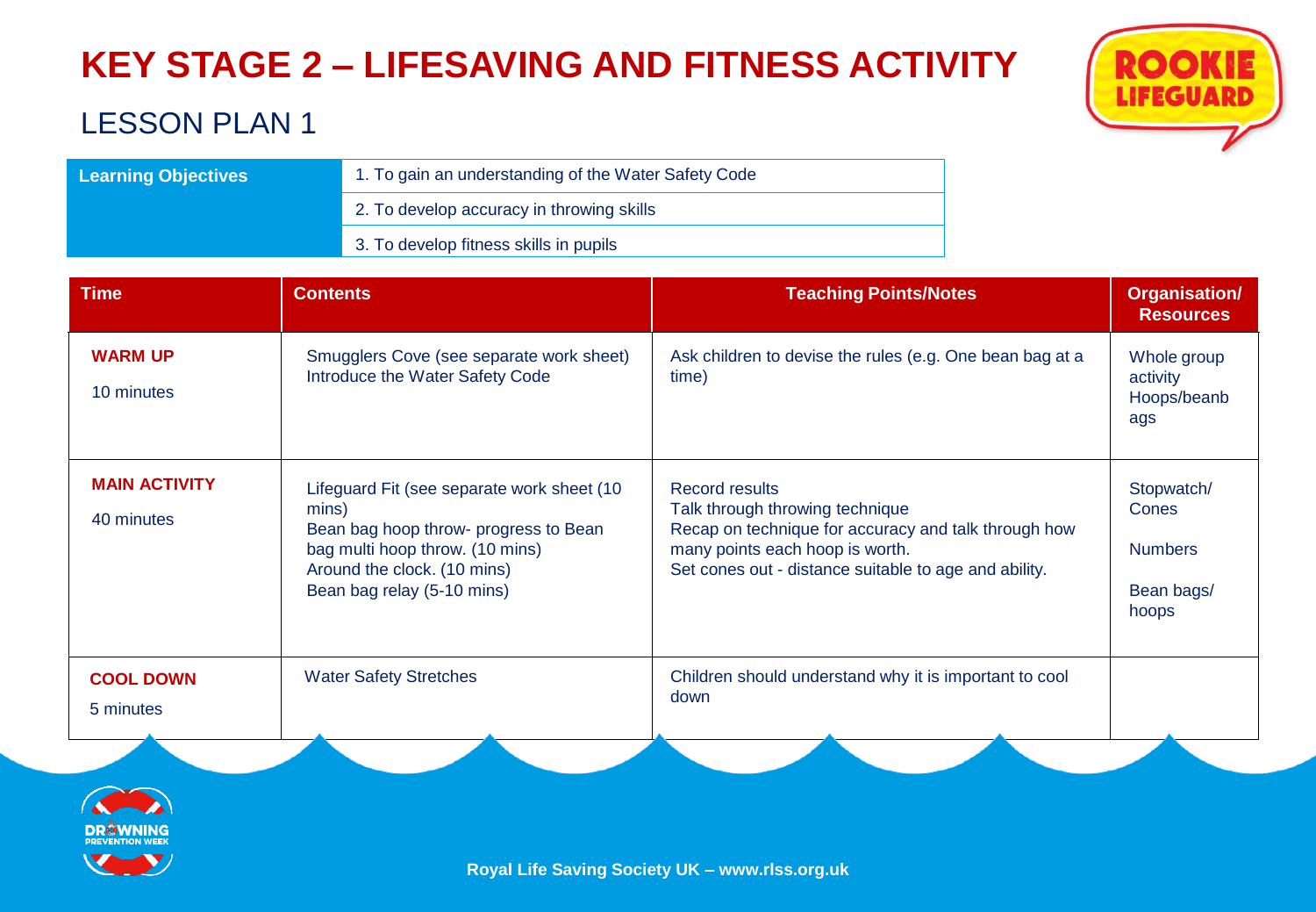| <b>Learning Objectives</b> | 1. To gain an understanding of the beach safety flags |
|----------------------------|-------------------------------------------------------|
|                            | 2. To develop sprint technique                        |
|                            | 3. To develop fitness skills in pupils                |

| <b>Time</b>                        | <b>Contents</b>                                                                  | <b>Teaching Points/Notes</b>                                                                                                                                                                                                                                                                                            | <b>Organisation/</b><br><b>Resources</b> |
|------------------------------------|----------------------------------------------------------------------------------|-------------------------------------------------------------------------------------------------------------------------------------------------------------------------------------------------------------------------------------------------------------------------------------------------------------------------|------------------------------------------|
| <b>WARM UP</b><br>10 minutes       | Not in my house<br>Beach flags activity                                          | Equal teams. Let children think up the rules to make<br>activity 'fair'<br>Talk about each flag and the dangers of the sea.<br>Instructor to call out scenario and pupils to run to<br>relevant flag                                                                                                                    | Whole class<br>Beach Flag<br>cards       |
| <b>MAIN ACTIVITY</b><br>40 minutes | <b>Lifeguard fit</b><br>Lifeguard sprints<br><b>Sprint starts</b><br>Beach relay | Record results and compare to last week.<br>Ask relevant questions i.e., have you improved?<br>Talk about why fitness is important for a lifeguard and<br>the need to reach a casualty quickly.<br>Depending on time relay can be practiced by<br>performing different sprint starts i.e., standing, lying<br>down etc. | Stopwatch/<br>Cones                      |
| <b>COOL DOWN</b><br>5 minutes      | Name in the sand                                                                 | Children should understand why it is important to cool<br>down<br>Use one arm at a time then repeat using one foot at a<br>time                                                                                                                                                                                         | Whole class                              |





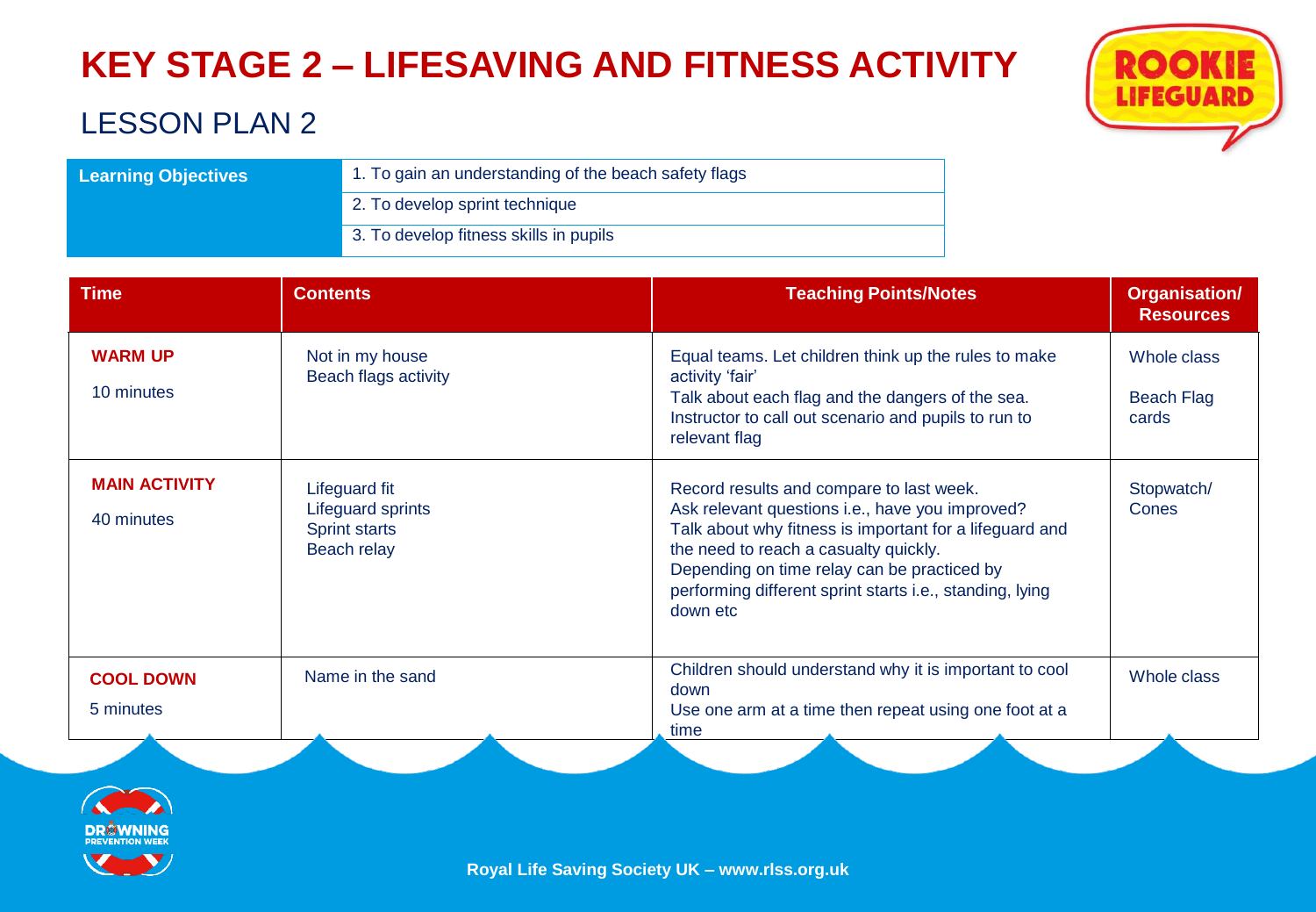| <b>Learning Objectives</b> | 1. Recap on Water Safety Code                    |
|----------------------------|--------------------------------------------------|
|                            | 2. Develop teambuilding and communication skills |
|                            | 3. To develop fitness skills in pupils           |

| <b>Time</b>                        | <b>Contents</b>                                                                                                               | <b>Teaching Points/Notes</b>                                                                                                                                                                                                                                                                                                                                             | Organisation/<br><b>Resources</b>                                                                                  |
|------------------------------------|-------------------------------------------------------------------------------------------------------------------------------|--------------------------------------------------------------------------------------------------------------------------------------------------------------------------------------------------------------------------------------------------------------------------------------------------------------------------------------------------------------------------|--------------------------------------------------------------------------------------------------------------------|
| <b>WARM UP</b><br>10 minutes       | <b>Recap Water Safety Code</b><br>Lifeguard says                                                                              | Ask pupils to recap and give examples for each<br>element.<br>Activity like 'Simon says'                                                                                                                                                                                                                                                                                 |                                                                                                                    |
| <b>MAIN ACTIVITY</b><br>40 minutes | <b>Lifeguard fit</b><br>Ice rescue<br>Cross the river (hoops-one per person)<br>Order of age (no talking- using rope as line) | Work in pairs and record results.<br>Give pupils equipment which could be used but let<br>them know they will need to use their initiative and<br>communication skills.<br>Teamwork to get across the river- one hoop per person<br>and nobody must step in water or team is 'out'.<br>No talking- pupils must use their problem solving skills<br>to complete activity. | <b>Pairs</b><br>Stopwatches/<br>cones<br>Hoops/<br>beanbags/<br>skipping<br>ropes<br><b>Hoops</b><br>Rope for line |
| <b>COOL DOWN</b><br>5 minutes      | STRETCHES- Choose one lifeguard at a<br>time to cool down the 'rookies' by choosing<br>a different stretch each time.         | Children should understand why it is important to cool<br>down                                                                                                                                                                                                                                                                                                           | Whole class                                                                                                        |





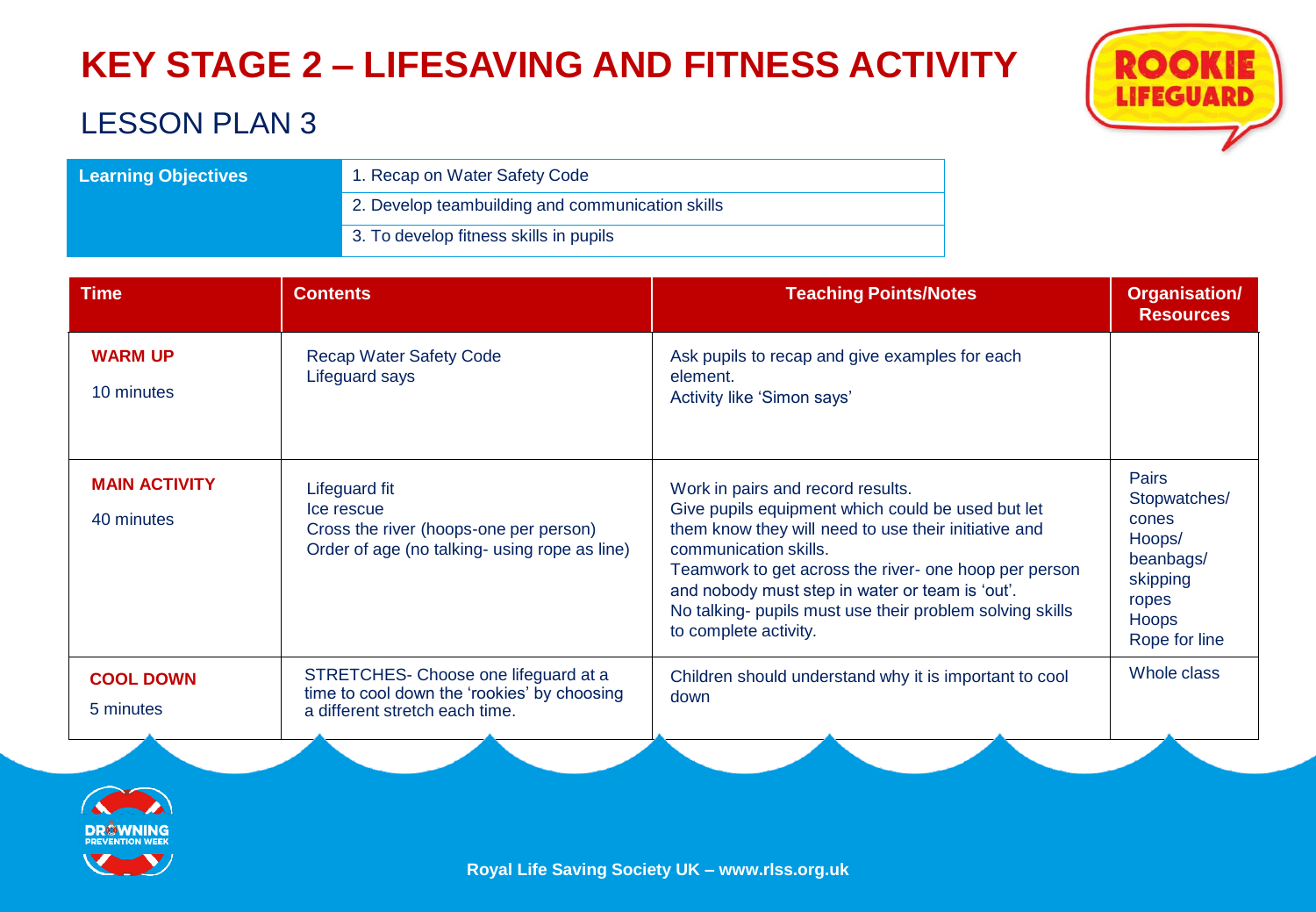| <b>Learning Objectives</b> | 1. Recap on Water Safety Code                    |
|----------------------------|--------------------------------------------------|
|                            | 2. Develop teambuilding and communication skills |
|                            | 3. To develop fitness skills in pupils           |

| <b>Time</b>                        | <b>Contents</b>                                                                        | <b>Teaching Points/Notes</b>                                                                                                                                                                                                                                                                           | Organisation/<br><b>Resources</b>                                                |
|------------------------------------|----------------------------------------------------------------------------------------|--------------------------------------------------------------------------------------------------------------------------------------------------------------------------------------------------------------------------------------------------------------------------------------------------------|----------------------------------------------------------------------------------|
| <b>WARM UP</b><br>10 minutes       | Avoid the tide<br><b>Sharks</b>                                                        | Talk about tides and the dangers<br>Remove hoops to make activity harder and get people<br>'out'                                                                                                                                                                                                       | Whole group<br>activity<br>Bean bags<br>Hoops to jump<br>in for safety           |
| <b>MAIN ACTIVITY</b><br>40 minutes | Lifeguard fit<br>Rope to hoop throw<br>Hit the hoop<br>Rope rescue<br>Rope throw relay | Record times<br>Demonstrate a rope throw using 2 ropes tied together<br>Talk about when you might try to perform a rescue and<br>the dangers<br>Use cones to mark where catchers stand. Activity<br>should get progressively harder as more people are<br>saved as rope will need to be thrown further | In pairs<br>Stopwatch/<br>cones<br>Hoops/Ropes<br>Split group into<br>teams of 6 |
| <b>COOL DOWN</b><br>5 minutes      | Danger stretch (discussion on dangers)                                                 | Children should understand why it is important to cool<br>down<br>Talk about the dangers in water                                                                                                                                                                                                      | Individual<br>work                                                               |





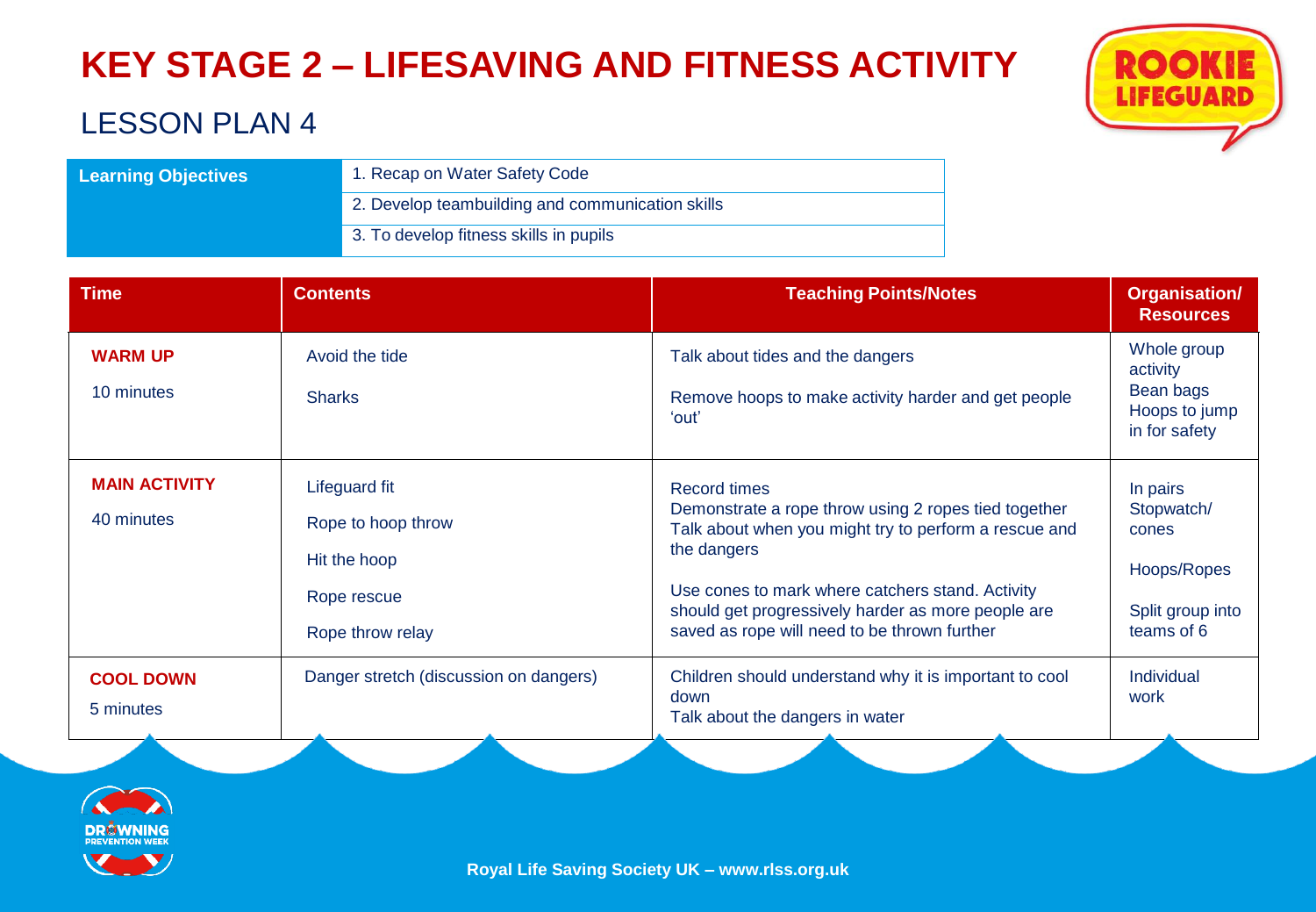### LESSON PLAN 5

**Learnin** 

| g Objectives | 1. To recap on beach flag safety       |
|--------------|----------------------------------------|
|              | 2. To raise sun safety awareness       |
|              | 3. To develop fitness skills in pupils |

| <b>Time</b>                        | <b>Contents</b>                                                                                                      | <b>Teaching Points/Notes</b>                                                                                                                                                                                                                               | <b>Organisation/</b><br><b>Resources</b>                                                          |
|------------------------------------|----------------------------------------------------------------------------------------------------------------------|------------------------------------------------------------------------------------------------------------------------------------------------------------------------------------------------------------------------------------------------------------|---------------------------------------------------------------------------------------------------|
| <b>WARM UP</b><br>10 minutes       | Know your flags activity<br>Lifeguard says                                                                           | Recap on flags and give scenarios about an activity<br>which can/cannot be performed in order for pupils to<br>choose correct flag to run to<br>Choose lifeguards to lead part of the warm up                                                              | Whole class<br>activity<br>One lifeguard<br>at a time                                             |
| <b>MAIN ACTIVITY</b><br>40 minutes | Lifeguard fit<br><b>Sprint starts</b><br>Sun safety relay<br>Object carry or balance relay                           | Record and compare results to previous weeks<br>Practice sprint starts as previously learnt<br>Talk about the importance of sun safety<br>Use a variety of objects for relay<br>Progress to more difficult objects such as balancing<br>bean bags on heads | Stopwatches/<br>cones-<br>working in<br>pairs<br>Teams of 6<br>Sun safety<br>cards<br>Hoops/cones |
| <b>COOL DOWN</b><br>5 minutes      | Beach story cool down (swimming, walking<br>along the shore, climbing sand dunes,<br>bending to pick up shells etc.) | See separate example or make up your own<br>incorporating different actions                                                                                                                                                                                | <b>Teacher Led</b><br>Individual<br>work                                                          |